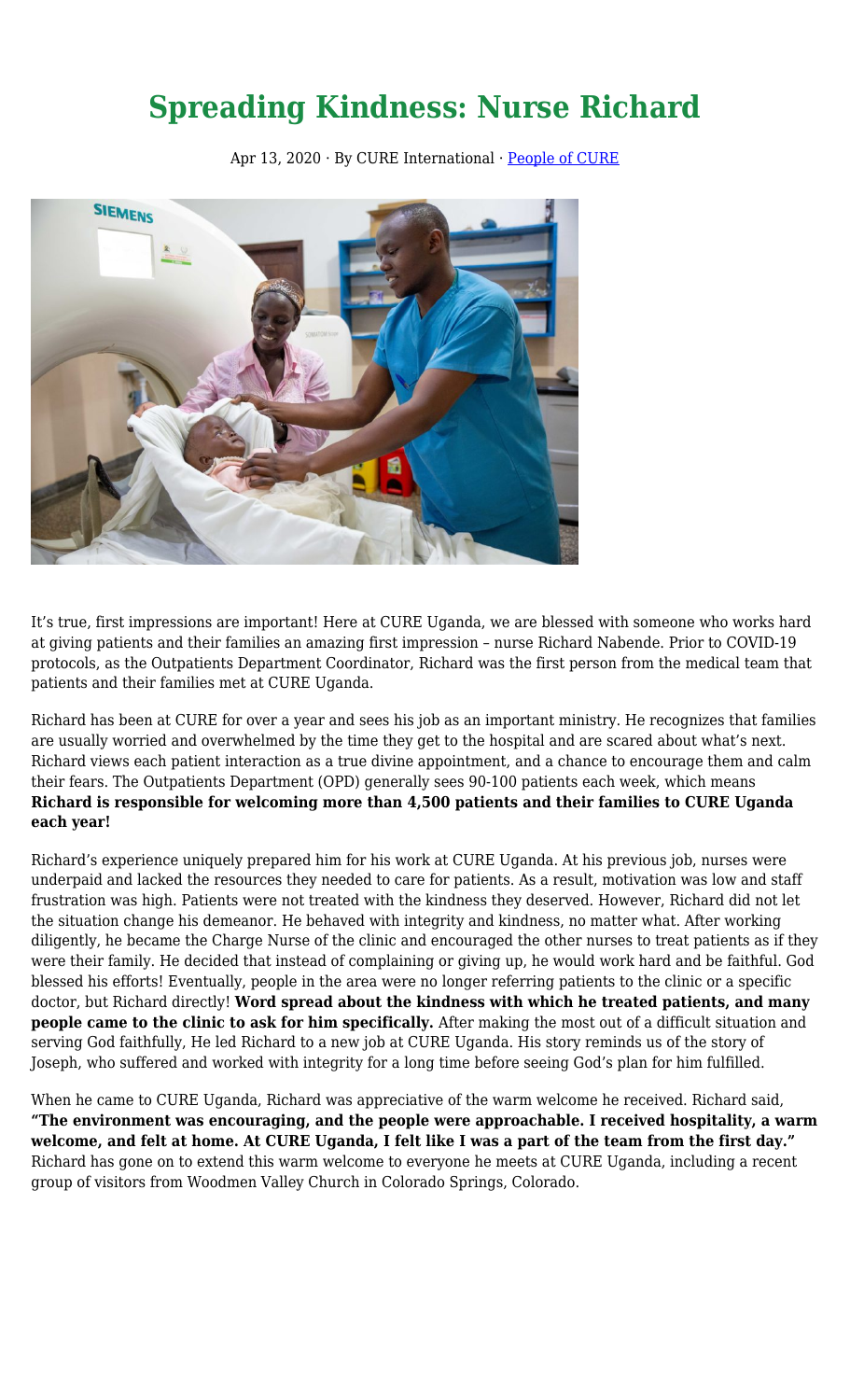

Richard meeting with Woodmen Valley Church members.

During his time at CURE Uganda, Richard has had the chance to improve his skills. After working in other settings where nurses often didn't have the equipment they needed to provide care, he is able to learn the best standards of care with working and available equipment. He's participated in orientation, observed nurses in various departments, and has appreciated the chance to take training classes, such as Basic Life Support and Pediatric Advanced Life Support. **After a year at CURE Uganda, he says that his "skills have increased, not even just doubling but tripling and above!"** Since CURE is a children's hospital, he has developed in his ability to assess pediatric patients and increased his skills in handling young children and understanding their needs.

In addition to working hard in the OPD, Richard also takes turns leading the devotional time at the end of morning rounds and occasionally preaches during the afternoon ward worship services. Recently, during a ward worship service, he was encouraging the mothers that God is with them during the storms they face. Knowing the storms he has faced in his own life, he was speaking from personal experience about the faithfulness of God during life's trials and hard seasons.

Watching Richard in action, especially with a new patient and their family, you can see how he uses his mix of humor, cheerfulness, compassion, and nursing skills to evaluate patient needs while at the same time helping their mother or father feel welcome and comforted. It's a marvelous mix of gifts and skills that God has given him to bless the many people who come to CURE Uganda.

Enoch, who helps manage patient intake at the OPD, has worked with Richard for about a year, and they've become close friends. They both can be pretty goofy, so that means the OPD gets the benefit of their silliness and laughter! When speaking about Richard **Enoch shared, "I've learned a lot from him. He's a straightforward guy. He doesn't beat around the bush!"** He also told us that when he was sick and needed to take some time off work, Richard stepped up to help him. "Richard stood up and said 'I will be here' and worked hard to cover all the patients."

Enoch also explained that he's learned a lot from seeing Richard in action. **"He loves his job, he's passionate. He's moved me more than I expected, by seeing his interaction with the patients, and their closeness."** In addition to the kindness he shows patients, Richard is really proactive. "When he sees things that are not attended to, he always moves to act," says Enoch. Lastly, Enoch told us that **Richard "keeps his word, and loves God."** Pretty great praise from a co-worker and friend!

Scripture exhorts us that "Whatever you do, work heartily, as for the Lord and not for men," (Colossians 3:23 ESV), and Richard absolutely lives out this verse. His relationship with God and desire to serve Him results in faithfulness, hard work, hospitality, and kindness that flows out from his heart and blesses the patients, their families, and the staff of CURE Uganda. Thank you, Richard!